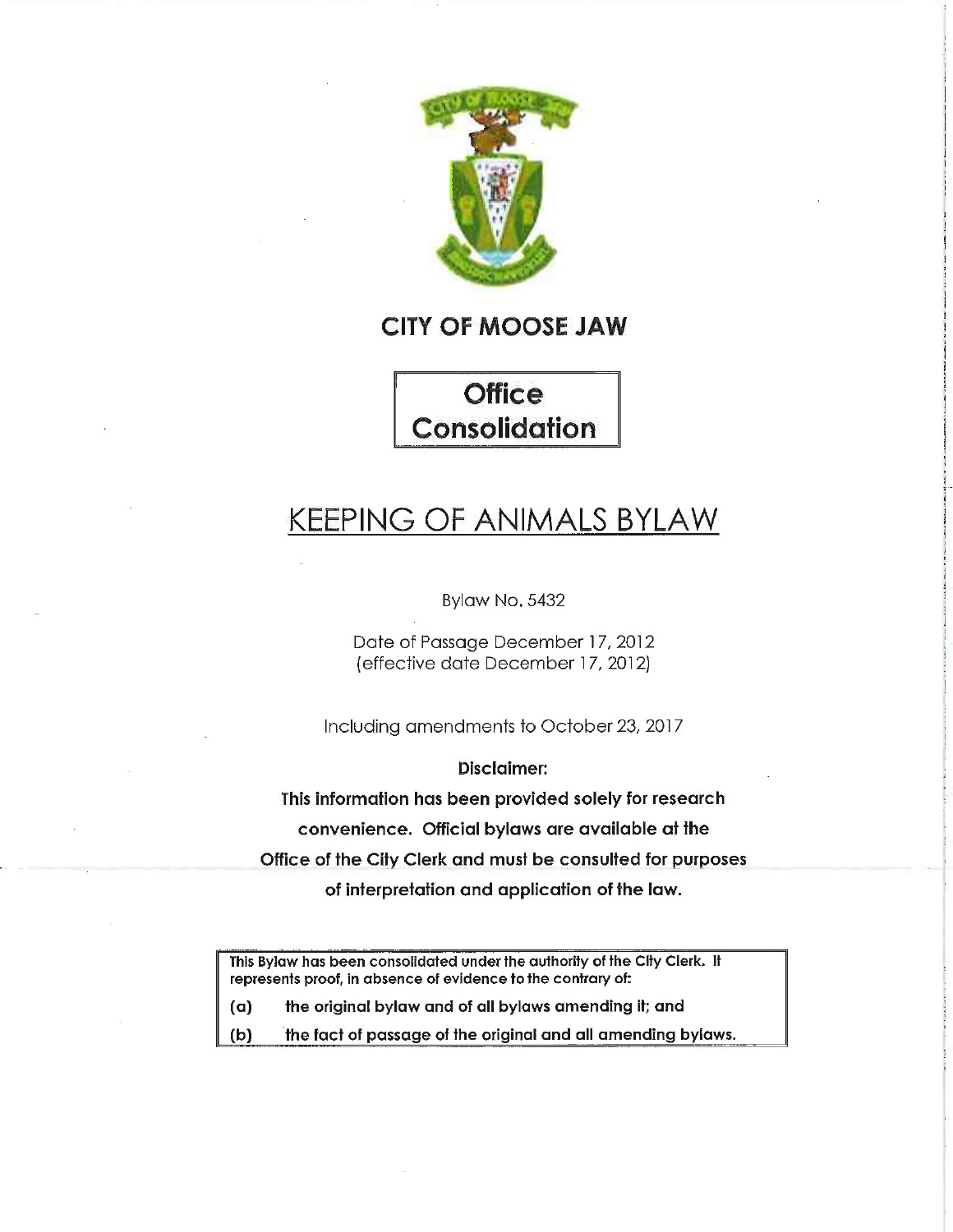$\mathcal{L}$ 

AMENDMENTS DATE PASSED FORCE/EFFECT

Bylaw No. 5541 **October 23, 2017** October 23, 2017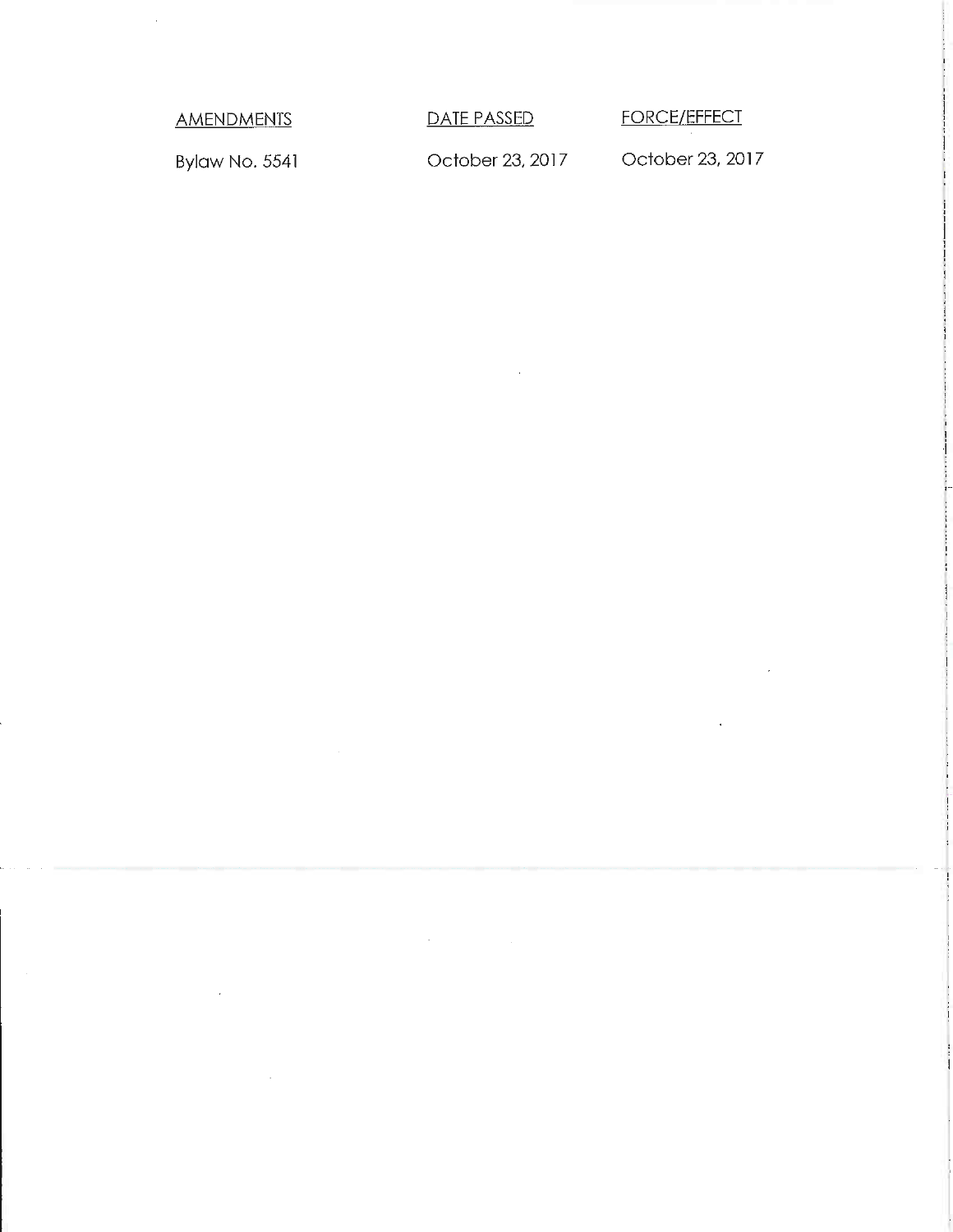### BYLAW NO. 5432

## KEEPING OF ANIMALS BYLAW

## THE COUNCIL OF THE CITY OF MOOSE JAW ENACTS AS FOLLOWS:

#### **Definitions**

1 In this Bylaw:

- 1 (a) "City" means the City of Moose Jaw;
	- (b) "Committee" means the Executive Committee of Council or the committee designated by Council to hear applications or appeals pursuant to this Bylaw;
	- (c) "Council" means the Council of the City;
	- (d) "dwelling unit means a room or series of rooms that are operated as a household and used and intended to be used as a domicile for one or more persons, usually containing cooking, eating, living, sleeping and sanitary facilities;
	- (e) "household pet" is a domesticated animal, such as a dog, cat, bird, rodent (including a rabbit), fish, or turtle, that is traditionally kept in the home for pleasure rather than for commercial purposes but does not include reptiles;
	- $f(x)$  "keep animals" or  $\kappa$ eeping of animals" means the feeding or harbouring in any manner whatsoever of any animals prohibited by this bylaw, whether or not the animal is owned by the person feeding or harbouring such animals;
	- (g) "Prohibited Animal" means those set out in Schedule "A"; and
	- (h) "Zoning Bylaw" means Bylaw No. 5346, the Zoning Bylaw of the City of Moose Jaw.

(Bylaw No. 5541)

#### Prohibition

- 2 Subject to the provisions of this and except where otherwise permitted pursuant to the Zoning Bylaw, no person shall keep or harbour the animals listed in Schedule A to this Bylaw within the City's limits.
- 3 Nothing in this Bylaw shall be construed as prohibiting the keeping of bird houses, bird baths, or bird feeding stations on any premises within the City.

#### Exemptions

- 4 This Bylaw shall not apply to any person keeping animals:
	- (a) on any premises where the keeping of animals is a permitted use under the Zoning Bylaw;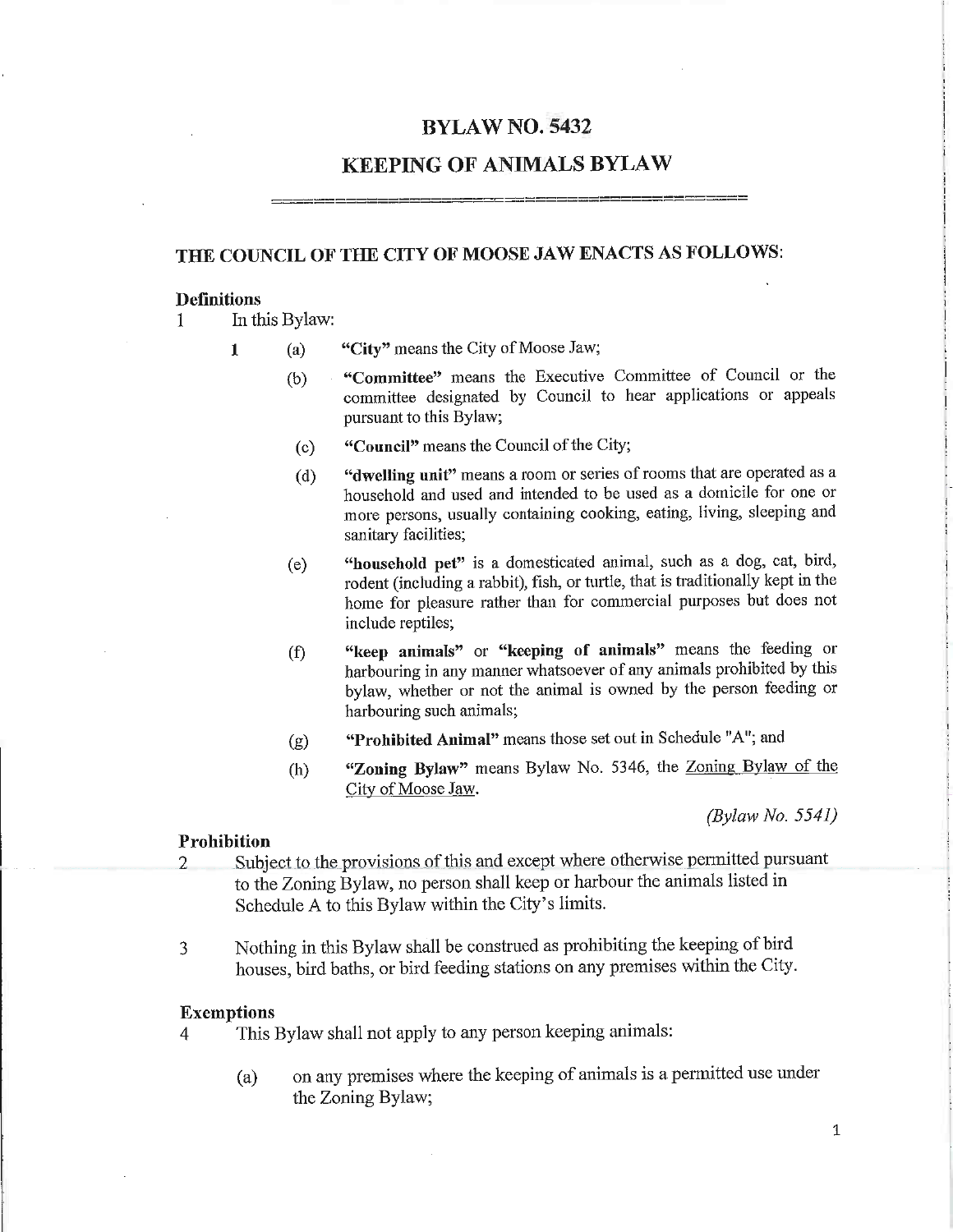- (b) on the premises of any stockyard, feedlot, abattoir or slaughterhouse, where the stockyard, feedlot, abattoir or slaughterhouse is a lawful nonconforming use under the provisions of The Planning and Development Act, 2007.
- (c) on the premises of the Moose Jaw Exhibition grounds;
- (d) on the premises of the Moose Jaw Humane Society;
- (e) in the possession of the an animal control agency;
- (f) on the premises of any veterinary clinic;
- (g) on the premises of any pet store;
- (h) within the Wakamow Valley Management Area where the keeping of such animals is under license by the Wakamow Valley Board and the City; or
- (i) of a kind and under the conditions stated within a valid permit issued by the provincial government or the government of Canada;
- (j) on the premises of Mosaic Place only for the duration of an approved event;
- (k) Special exemption may be applied for, in writing, through the Committee and approved by Council.

(Bylaw No. 5541)

#### Pigeons

- 5(1) Notwithstanding section 2, a person who is a member of the Moose Jaw Racing Pigeon Club or the Band City Racing Pigeon Club may keep racing or homing pigeons on the following conditions:
	- (a) on or before January 1 of each year, the person has applied to the City for a permit to keep racing or homing pigeons and has paid the \$5 permit fee;
	- (b) the City has issued a permit under this section;
	- (c) the pigeons kept are of those breeds used in the sport of pigeon racing;
	- (d) the pigeons are kept in a loft:
		- (i) that is not less than 25 cm above the ground;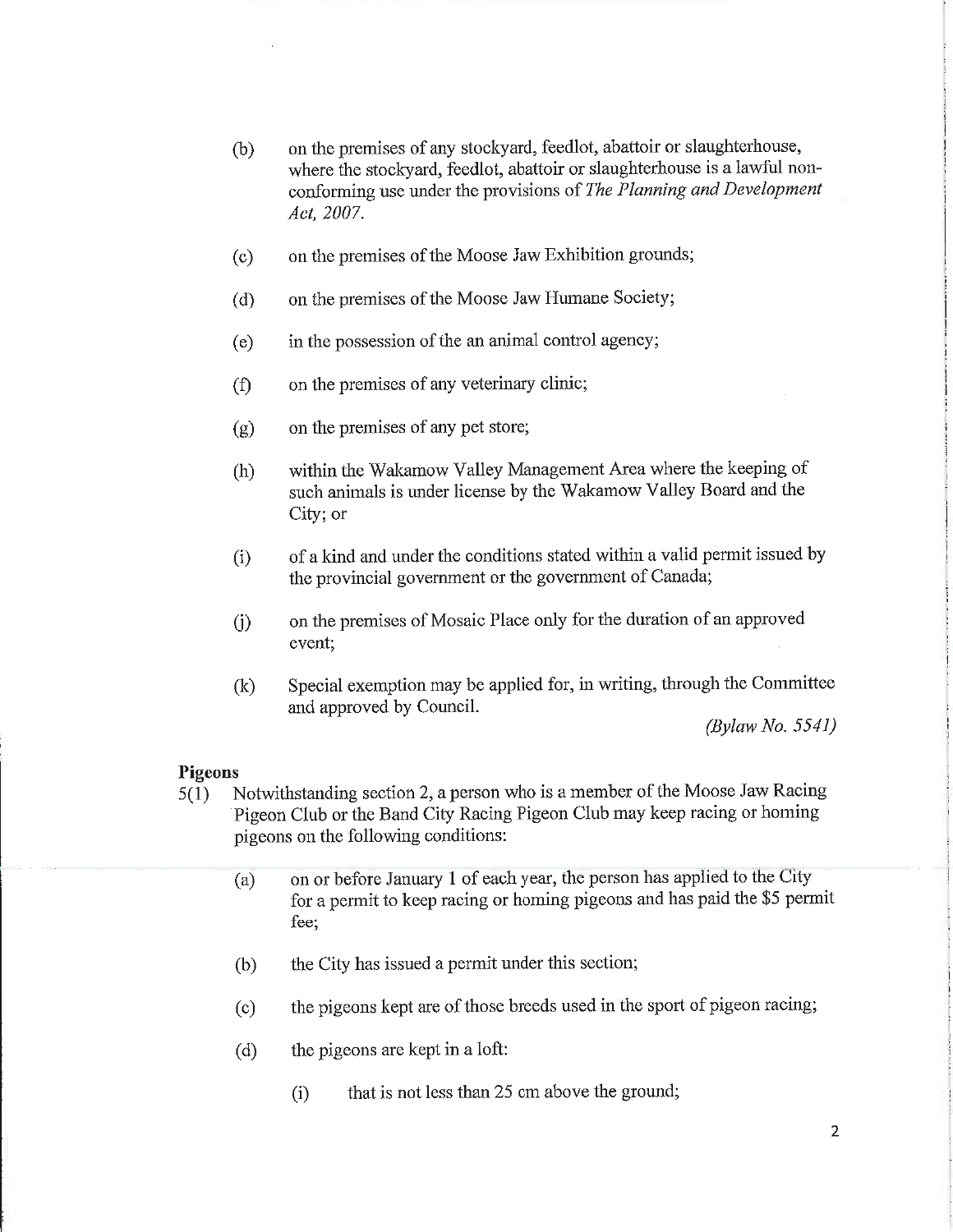- (ii) that provides not less than .17 cubic metres (6 cubic feet) of floor area for each pair of pigeons;
- (iii) that is kept in a state of good repair with the immediate area kept free of all debris;
- (iv) the underneath of which is kept open and free from all debris and not used for any storage purpose; and
- (v) the interior of which shall be cleaned no less than once per week;
- (e) no manure accumulates on the premises;
- (f) not more than 40 old birds are kept on the property as of January 1 of each year;
- (g) the birds are supervised at all times when out of the loft; and
- (h) the premises and loft are at all times meet the requirements of provincial health and sanitation legislation.
- (2) Nothing in clause  $(1)(f)$  shall be construed as prohibiting the raising and keeping of the offspring of old birds after January 1 in each year for the purpose of competing in young bird races, and for the purpose of replacing old birds.

#### **Horses**

 $6(1)$  For the purpose of this section, the words "accessory buildings", "site" and "structure" have the same meaning as in the Zoning Bylaw

#### Other Animals

- 6.1 (a) The keeping of domestic dogs and cats is regulated by the Zoning Bylaw, the Dog Bylaw No. 4495 and the Cat Bylaw No. 4785.
	- (b) Any person may keep as pets, in any dwelling unit, not more than six (6) in aggregate:

i) rabbits;

- ii) guinea pigs; or
- iii) hamsters.

Offspring from these animals kept as pets may be kept for a single continuous period of time not exceeding six (6) weeks.

(c) The animals kept as pets under subsection 2 shall be securely penned up on the person's premises at all times, and not permitted to roam at large at any time.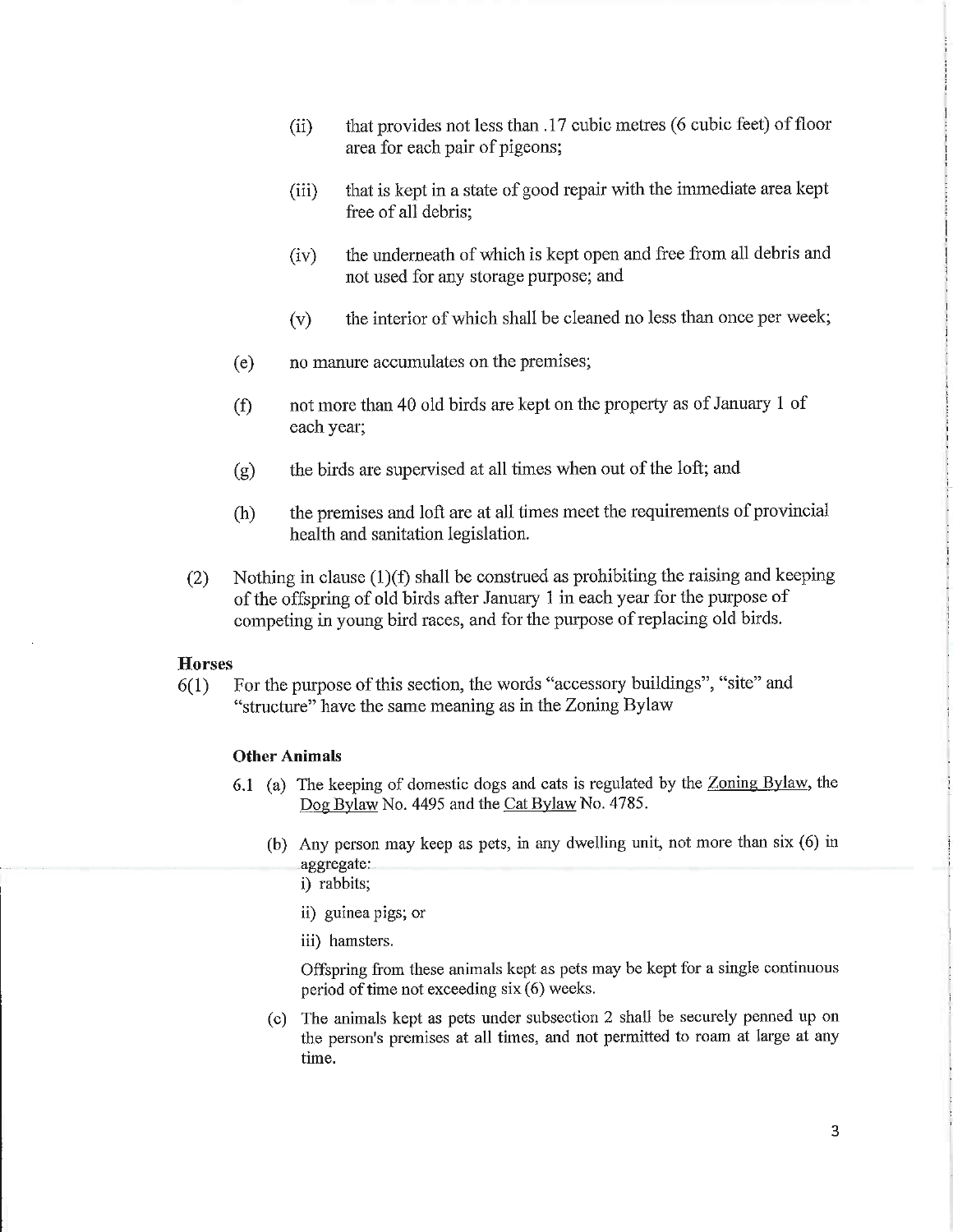(d) The keeping of household pets ordinarily kept within the confines of a dwelling house is permitted. Potbellied pigs are prohibited as shown in Schedule A.

(Bylaw No. 5541)

- (2) Notwithstanding section 2, a person may keep horses within the areas shown on red on the map attached as Schedule B to this Bylaw on the following conditions:
	- (a) no more than two horses per acre may be kept;
	- $(b)$  no more than 10 horses per site may be kept;
	- (c) that all animal wastes are disposed of according to any provincial health and sanitation legislation; and
	- (d) that no obnoxious odours, excessive noise or nuisance is generated or created respecting the keeping of the horses.
- (2) Riding stables and grounds for the purpose of keeping horses within the areas shown on the map in Schedule A are permitted, subject to the following:
	- (a) compliance with all provincial health and sanitation regulations, and
	- (b) all related accessory buildings and structures shall be located a minimum distance of 15 metres from any adjoining sites, any on-site water supply, and any residential buildings.

#### Penalty

- 7 Every person who contravenes any provision of this Bylaw is guilty of an offence and is liable upon summary conviction to;
	- (a) in the case of an individual, a fine of not less than \$25 and not more than \$2000; and in the case of a continuing offence, to a further fine not exceeding \$2000 for each day during which the offence continues;
	- (b) in the case of a corporation, to a fine not exceeding \$25,000 and, in the case of a continuing offence, to a further fine not exceeding \$25,000 for each day during which the offence continues; and
	- (c) imprisonment for not more than one year.

#### Repeal and Coming Into Force

8 Bylaw 4251, A Bylaw of the City of Moose Jaw to Regulate, Control and Prohibit the Keeping of Livestock and Bees Within the City of Moose Jaw, is repealed.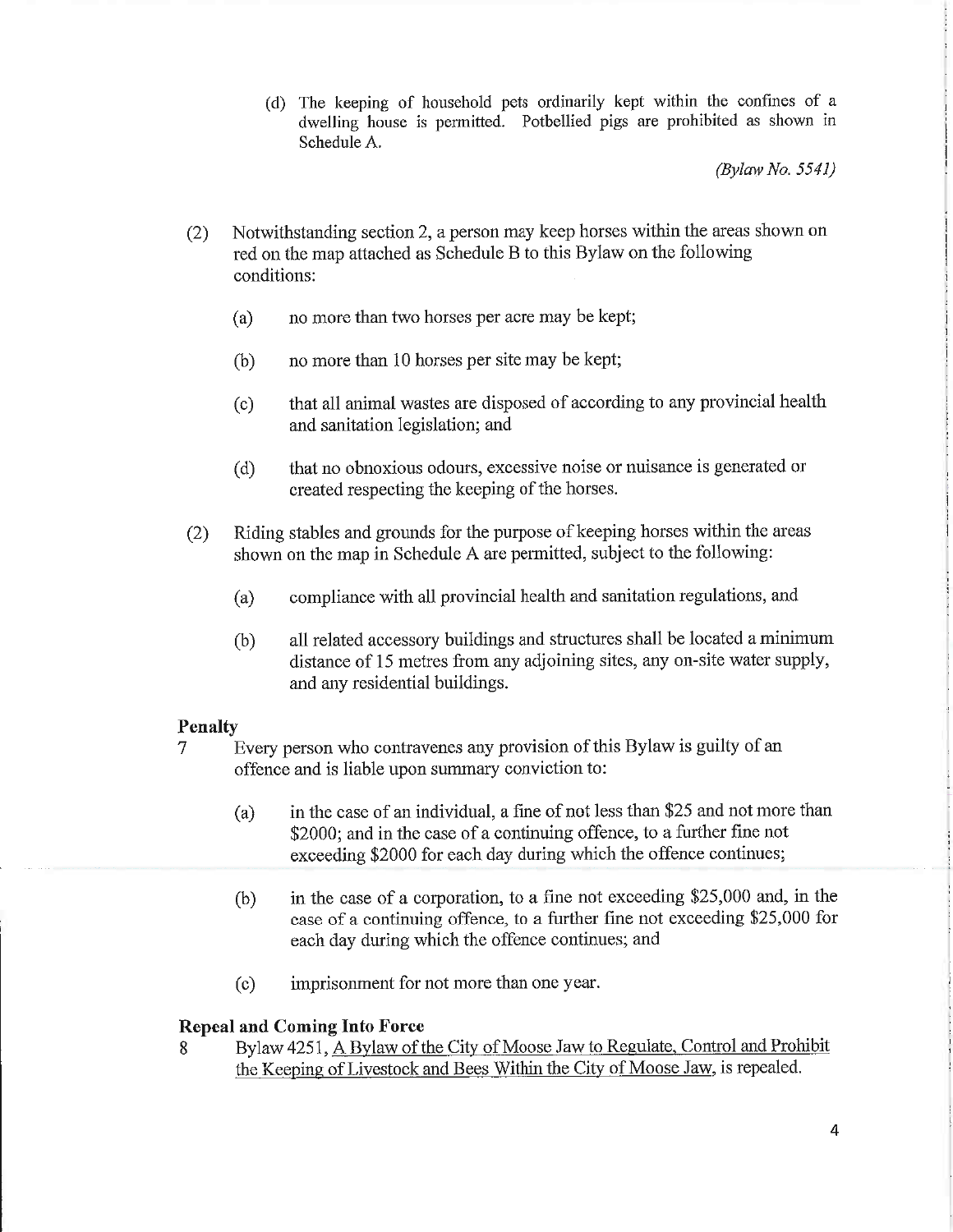- 9(1) This Bylaw comes into force on the day of passage but is retroactive and is deemed to have been in force on and from June 25, 1984.
- (2) Notwithstanding subsection (1), clause 4(h) comes into force on the day of passage.

 $\bar{z}$ 

 $\overline{\phantom{a}}$ 

READ A FIRST TIME ON December 17,2012

 $\bar{\lambda}$ 

 $\sim 10$ 

 $\mathcal{A}$ 

READ A SECOND TIME ON December 17,2012

READ A THIRD TIME AND PASSED ON December 17, 2012

 $\sim$   $\sim$ 

 $\mathbb{R}$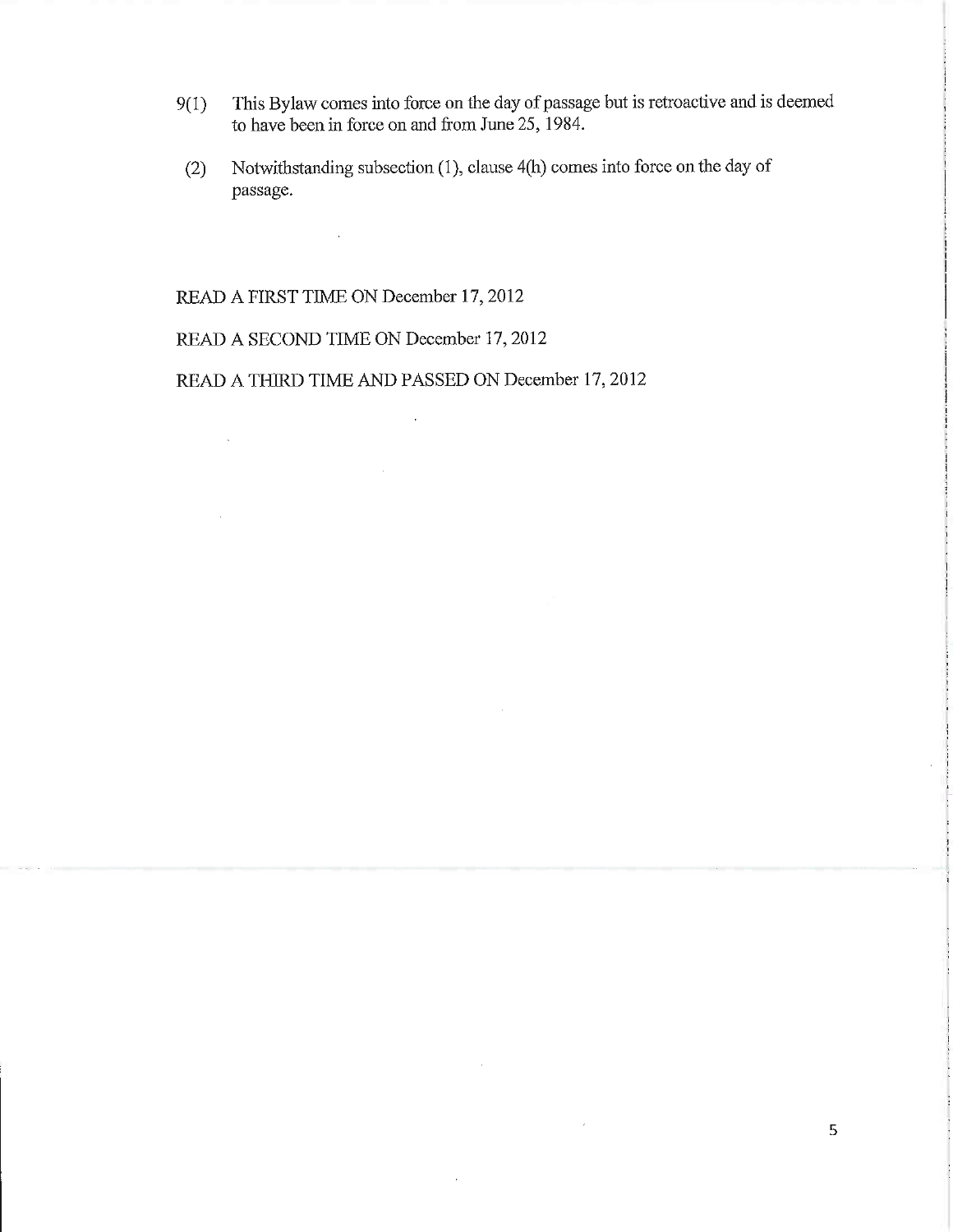## Schedule A

## List of Animals the Keeping of Which is Prohibited Within City Limits

- (a) Arachnids dangerous to humans (such as scorpions and tarantulas, except tarantulas of the genera Aphonopelma, Avicularia and Grammostola);
- (b) Artiodactylus Ungulates (such as goats, sheep, cattle, pigs and Hamas);
- (c) Bats;
- (d) Canids, except the domestic dog;
- (e) Crocodilians (such as alligators, crocodiles and caimans);
- (f) Edentates (such as anteaters, sloths and armadillos);
- (g) Elephants;
- (h) Felids, except the domestic cat;
- (i) Hyaenas;
- (j) Marsupials (such as kangaroos and opossums);
- (k) Mustelids (such as a skunks, weasels, otters and badgers) except the domestic ferret;
- (1) non-human Primates (such as gorilla and monkeys);
- (m) Perissodactylus Ungulates (such as horses, donkeys, mules and asses);
- (n) Pinnipeds (such as seals, fur seals, walruses);
- (o) Procyonids (such as raccoons, coatis and cacomistles);
- (p) Raptors, diurnal or noctumai (such as eagles, hawks and owls);
- (q) Ratite Birds (such as ostriches, rheas, and cassowaries);
- (r) Galliformes (such as chickens, turkeys, grouse, quails and pheasants);
- (s) Anseriformes (such as ducks and geese);
- (t) snakes of the families Pythonidae and Boidae;
- (u) Ursids (bears);
- (v) venomous Reptiles andAmphibians; and
- (w) Viverrids (such as mongooses, civets and genets).

Examples of animals of a particular prohibited group are given in parentheses; they are examples only and shall not be construed as limiting the generality of the group.  $(Bylaw No. 5541)$